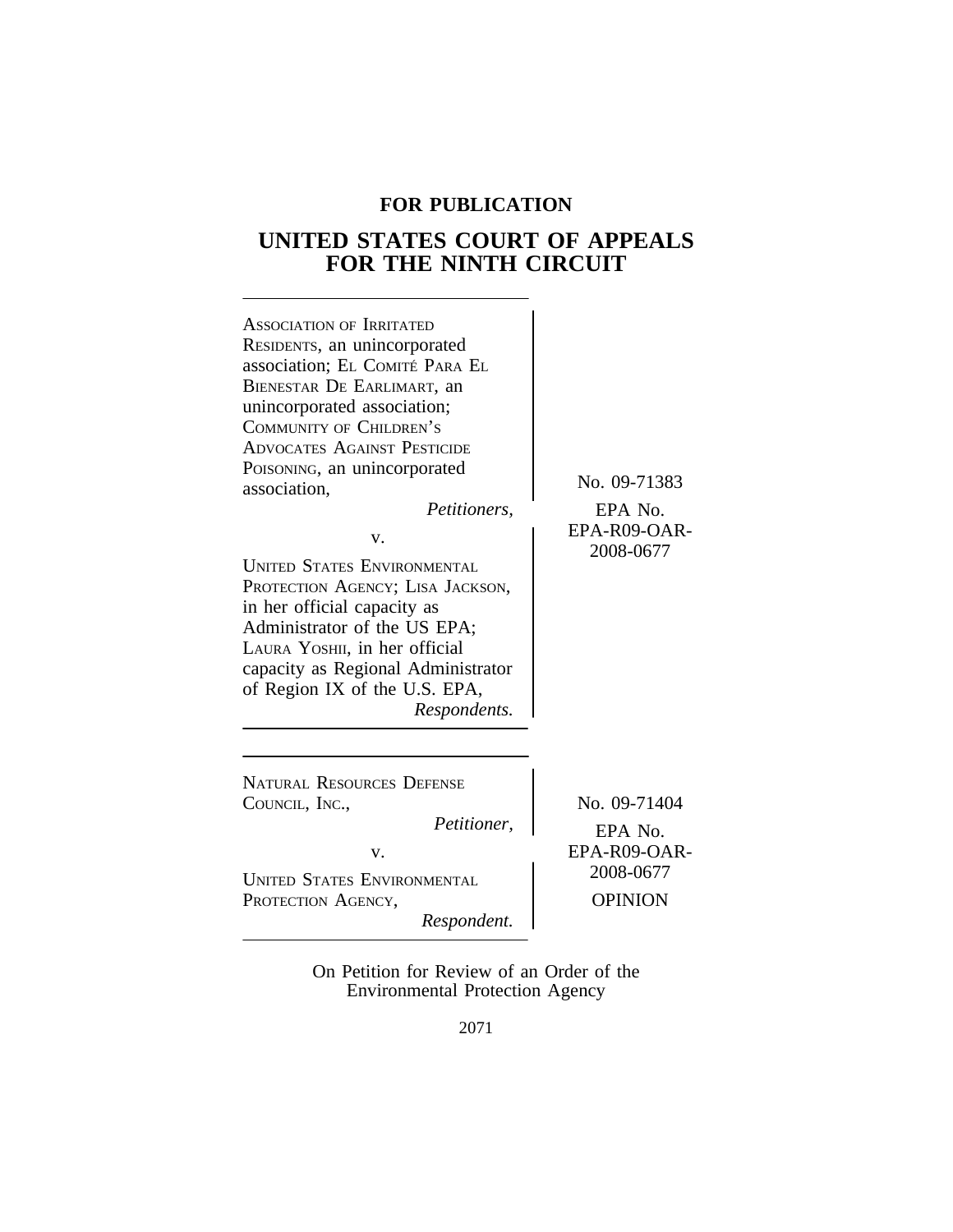Argued and Submitted November 1, 2010—San Francisco, California

Filed February 2, 2011

Before: Cynthia Holcomb Hall and Sidney R. Thomas Circuit Judges, and Robert S. Lasnik, Chief District Judge.\*

Opinion by Judge Thomas

<sup>\*</sup>The Honorable Robert S. Lasnik, Chief United States District Judge for the Western District of Washington, sitting by designation.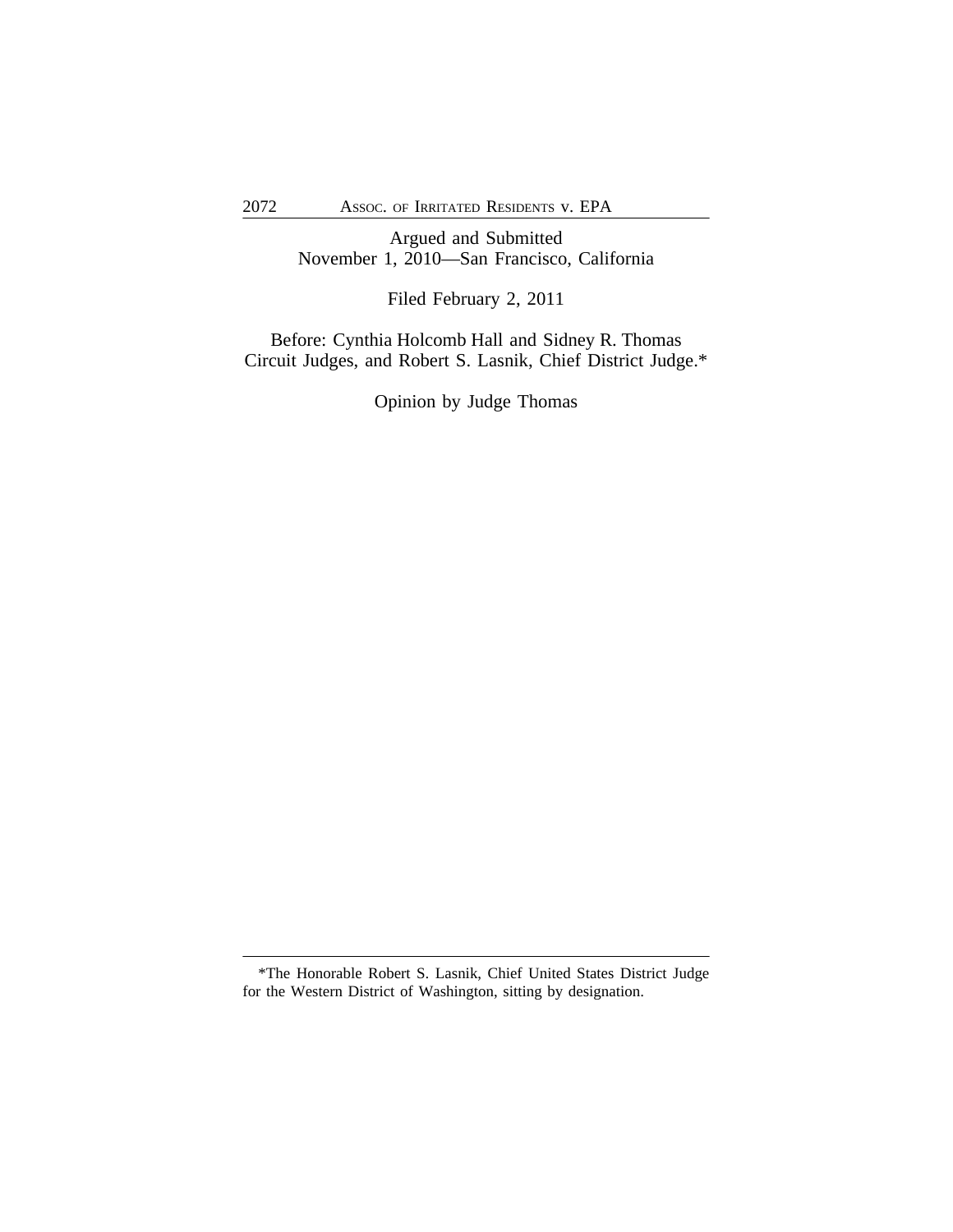#### **COUNSEL**

Brent J. Newell and Marybelle N. Nzegwu, San Francisco, California, and David Pettit, Melissa Lin Perrella, and Adriano Martinez, Santa Monica, California, attorneys for the petitioners.

Austin D. Saylor, United States Department of Justice, attorney for the respondent.

## **OPINION**

#### THOMAS, Circuit Judge:

The Association of Irritated Residents, El Comité para el Bienestar de Earlimart, the Community of Children's Advocates Against Pesticide Poisoning, and the Natural Resources Defense Council, petition for review of a final action by the Environmental Protection Agency approving in part and disapproving in part revisions to California's State Implementation Plan for meeting air quality standards for ozone under the Clean Air Act. We have jurisdiction under 42 U.S.C. § 7607(b)(1). We grant the petition for review and remand to EPA for further consideration.

I

#### A

Congress enacted the Clean Air Act (the "Act") to help protect and enhance the nation's air quality. 42 U.S.C. §§ 7401- 7671q. The Act requires the Environmental Protection Agency ("EPA") to establish National Ambient Air Quality Standards ("NAAQS") for a variety of pollutants, one of which is ozone.**<sup>1</sup>** *Id.* §§ 7408-09. EPA then designates areas as

**<sup>1</sup>**Ground-level ozone is a primary component of what is commonly known as "smog." It is formed when oxides of nitrogen (NOx), volatile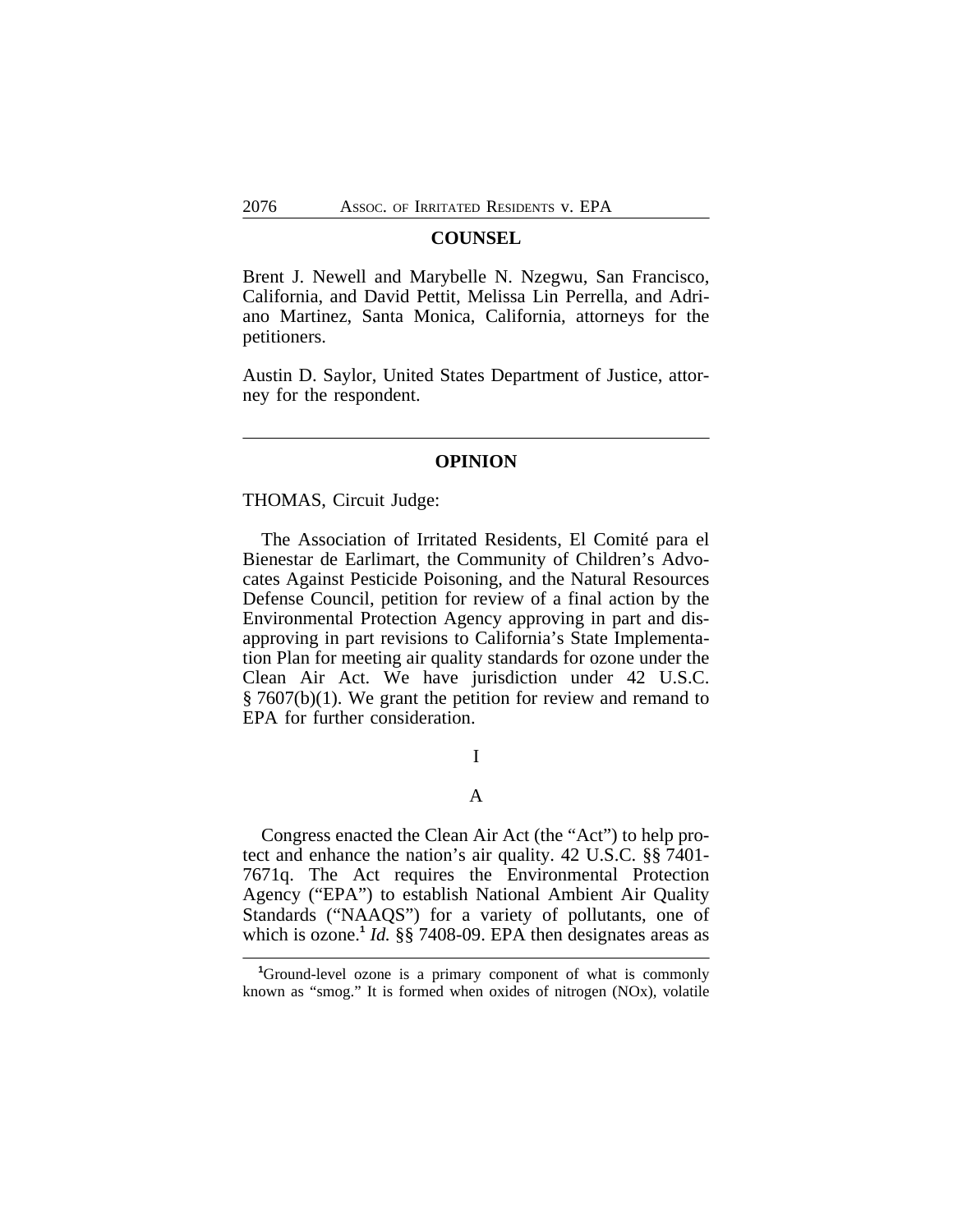"attainment" or "nonattainment" based on whether the areas meet the clean air standards for each particular pollutant. *Id.* § 7407(d). EPA classifies nonattainment areas based on the severity of the area's pollution, from Marginal to Extreme. *Id.* § 7511(a). The area at issue in this litigation—the Los Angeles-South Coast Air Basin ("South Coast")—is classified as Extreme. 73 Fed. Reg. 63,408, 63,409 (Oct. 24, 2008) (to be codified at 40 C.F.R. pt. 52).

Under the Act, states have primary responsibility for ensuring that the quality of their air satisfies the NAAQS, and they must detail their efforts in a State Implementation Plan ("SIP") for each region within that state.  $42 \text{ U.S.C.}$  §  $7410(a)$ . States must submit these SIPs and SIP revisions to EPA for review. EPA may either fully approve the plan, partially approve and partially disapprove the plan, or conditionally approve the plan. *Id.* § 7410(k). Once approved, SIPs become enforceable as federal law. *Id.* § 7413.

An EPA determination that a state has failed to submit a required plan, or EPA disapproval of a submitted plan, triggers two time periods. First, a "sanctions clock" begins during which time the state must either remedy the deficiency or face sanctions. *Id.* § 7509(a)-(b). Second, a "FIP clock" begins by the end of which EPA must either approve a state-submitted SIP or promulgate a Federal Implementation Plan ("FIP"). *Id.* § 7410(c)(1). Additionally, EPA must issue a "SIP call," and thereby require the state to make necessary revisions, if it finds that a previously approved SIP is "substantially inadequate" to attain or maintain air quality standards. *Id.*  $§ 7410(k)(5).$ 

organic compounds (VOC), and oxygen react in the presence of sunlight, generally at elevated temperatures. When inhaled, even at very low levels, ozone can cause serious health problems by damaging lung tissue and sensitizing lungs to other irritants. *See* 73 Fed. Reg. 63,408, 63,409 (Oct. 24, 2008) (to be codified at 40 C.F.R. pt. 52).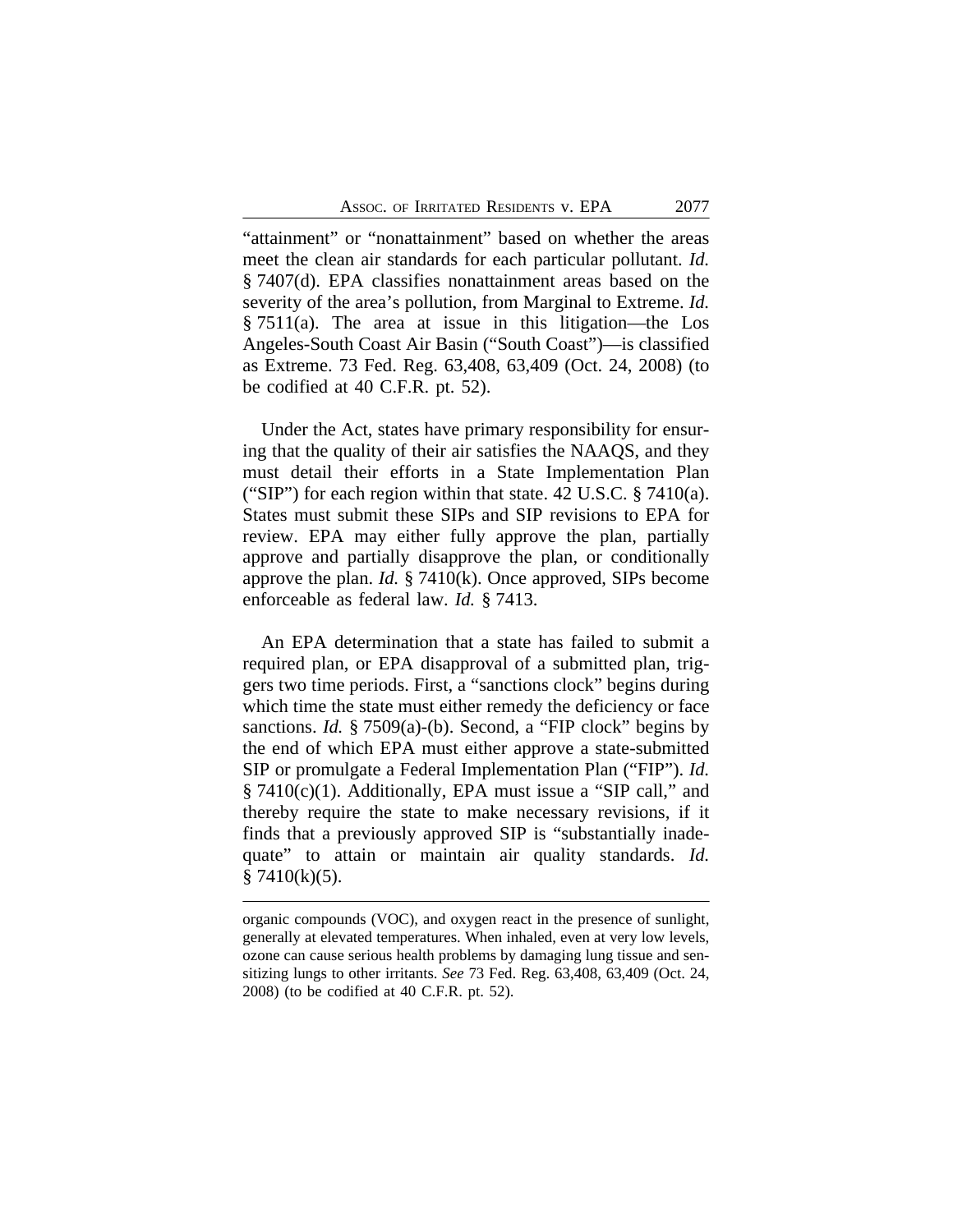The Act also contains "conformity" requirements. Under these conformity provisions, the federal government may not approve, accept, or fund any transportation plan, program, or project unless it conforms to an approved SIP. *Id.* § 7506(c). To make conformity determinations, transportation agencies must look to an approved SIP to find the maximum amount of pollution allowed from motor vehicle emissions. This motor vehicle emissions budget ("MVEB") is determined by the states in their SIPs by identifying the total allowable emissions consistent with meeting the statutory clean air requirement, and then allocating that total among various types of sources, such as motor vehicles. 40 C.F.R. § 93.101. Because SIPs sometimes take years to review, EPA may make preliminary adequacy determinations regarding the MVEBs found in the SIPs. *Id*. § 93.118. After further review, EPA may declare the MVEB to be inadequate. *Id.*  $\S$  93.118(e)(3).

In addition to the SIPs and conformity requirements applicable to all areas, the Act contains further requirements for nonattainment areas, depending on the severity of the ozone problem in the area. 42 U.S.C*.* §§ 7511-7511f. Two of these requirements are at issue in this case. The first requirement is for these nonattainment areas to submit SIP revisions demonstrating attainment of the ozone standard by the applicable date. These "attainment plans" have two main parts: (1) a control strategy to reach compliance; and (2) an attainment demonstration to show that under the strategy the area will meet the NAAQS by the statutory deadline. *Id.*  $\S$ § 7511a(c)(2)(a), (d)-(e); 7410(a)(2)(A).

The second requirement for nonattainment areas is to develop enforceable transportation strategies and control measures "to offset any growth in emissions from growth in vehicle miles traveled . . . and to attain reduction in motor vehicle emissions as necessary." *Id.* § 7511a(d)(1)(A). Suggested transportation control measures include programs for improved public transit, restrictions of certain lanes for high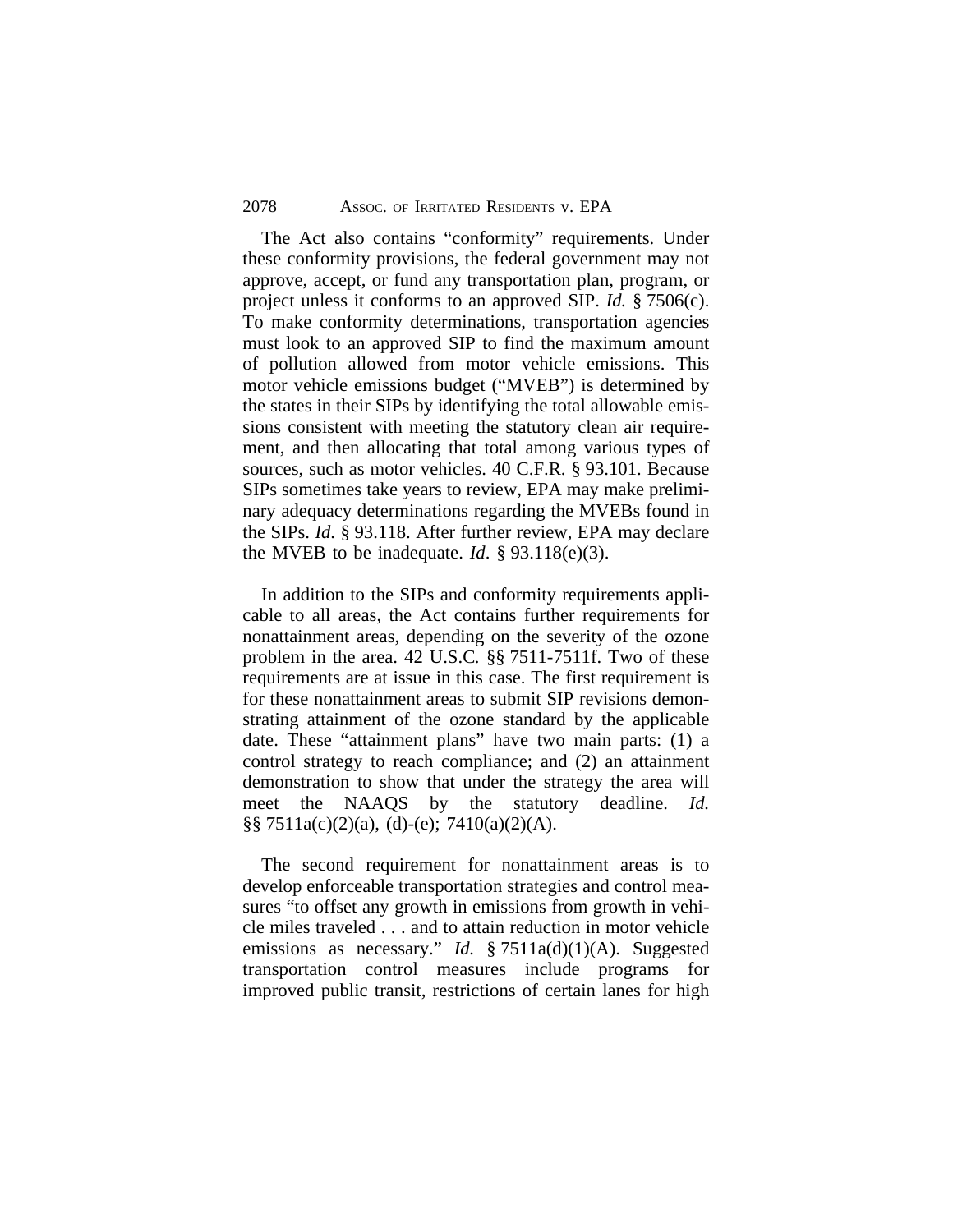occupancy vehicles, and programs for secure bicycle storage facilities. *Id.* § 7408(f)(1)(A).

#### B

In 1994, California submitted a SIP revision that included an ozone attainment demonstration for the South Coast nonattainment area and a "Pesticide Element" designed to reduce emissions from pesticide applications. In 1997, EPA approved the SIP revision with respect to both the ozone attainment demonstration and the Pesticide Element. In 1999, California sought again to update the SIP with new emissions inventories and a new ozone attainment demonstration. EPA approved these elements in 2000. All of these plans and revisions form the 1997/1999 South Coast Ozone SIP ("1997/1999 SIP").

After EPA approved the 1997/1999 SIP, California conducted new modeling, demonstrating that the existing SIP underestimated vehicle pollution in the area. Specifically, California realized that, with respect to ozone:

[T]he basic strategy of the 1997 Plan and the 1999 amendments must be significantly overhauled to address the new realities of higher mobile source emissions and lower carrying capacities for ozone as indicated by new modeling and meteorological episodes. Additional reductions, above and beyond those committed to in the 1997 Plan and 1999 amendments, will be necessary to demonstrate attainment with the federal ozone standard and present a significant challenge.

Concluding that "a plan update [was] necessary," California submitted the 2003 SIP Revision to EPA in 2004. The 2003 SIP Revision consisted, in relevant part, of three things: the 2003 Attainment Plan, PEST-1, and a demonstration that no transportation control measures were required. Petitioners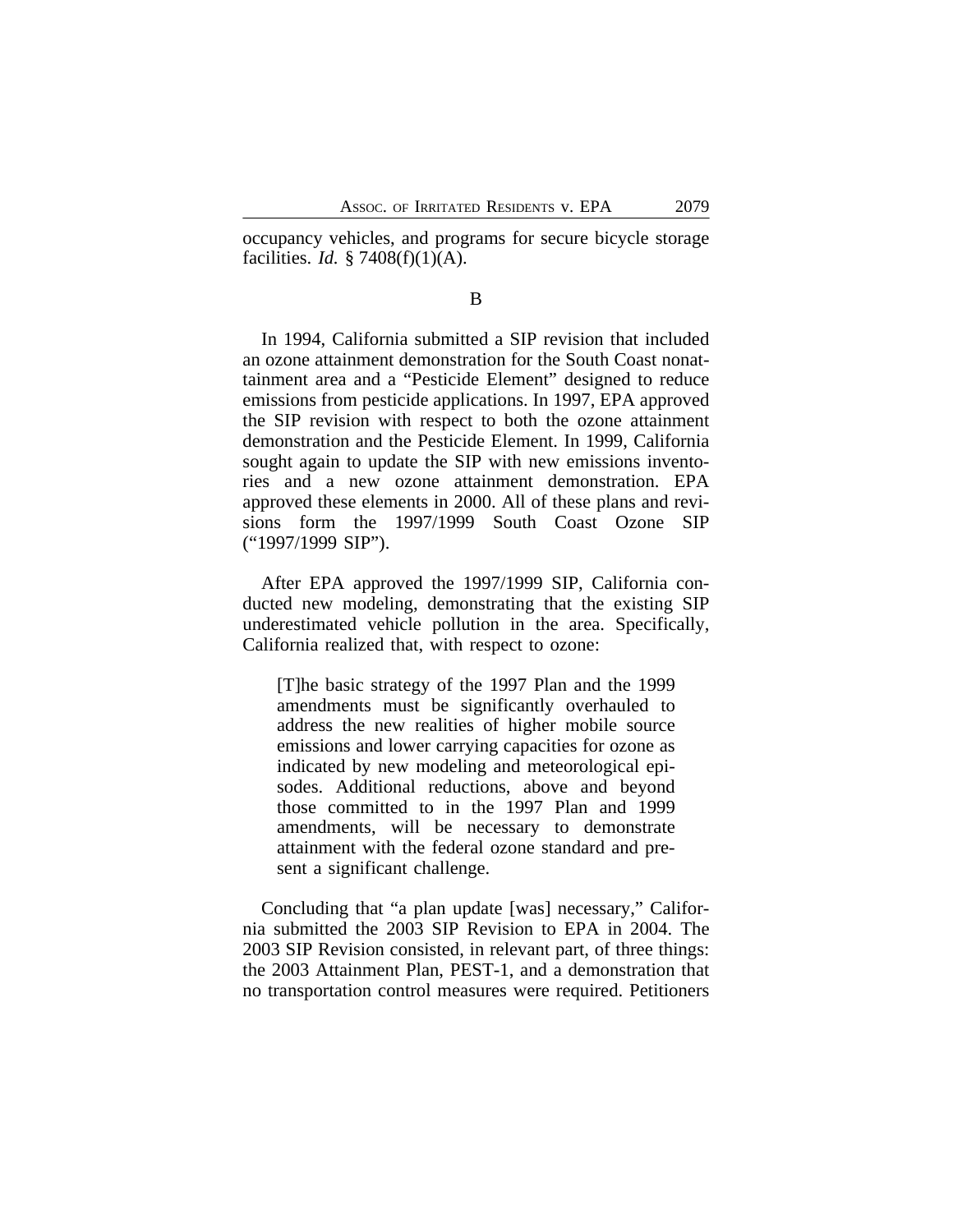seek review of EPA's final determination as to each of these three elements.

The 2003 Attainment Plan revised the existing SIP in two ways. First, it updated the attainment demonstration (and therefore the MVEBs) to account for the increased emissions projections under the new modeling. Second, it added additional control measures to offset the increase in predicted pollution. In 2004, EPA found the MVEBs in the attainment demonstration adequate for purposes of the conformity provisions, but did not make a final decision as to the 2003 Attainment Plan as a whole. In 2008, California withdrew some of the 2003 Attainment Plan's key elements, including many of the control measures.

PEST-1 was a control strategy that called for continued implementation of the Pesticide Element approved in the 1997/1999 SIP. In 2008, we concluded that the portion of the Pesticide Element representing the enforceable commitment (the Wells Memorandum), was not part of the 1997/1999 SIP. *See El Comité para el Bienestar de Earlimart v. Warmerdam*, 539 F.3d 1062 (9th Cir. 2008).

Finally, because nonattainment areas must propose enforceable transportation control measures "to offset any growth in emissions from growth in vehicle miles traveled," California submitted to EPA a demonstration purporting to show that there would be no such growth in emissions. Although California acknowledged that vehicle miles traveled would increase by about 30%, it showed that aggregate motor vehicle emissions would decrease.

In 2008, EPA proposed to approve the control measures that were not withdrawn from the 2003 Attainment Plan (including PEST-1), but disapprove the attainment demonstration (and therefore the MVEBs) in the 2003 Attainment Plan because the demonstration was largely based on the withdrawn commitments. EPA explained the consequences of its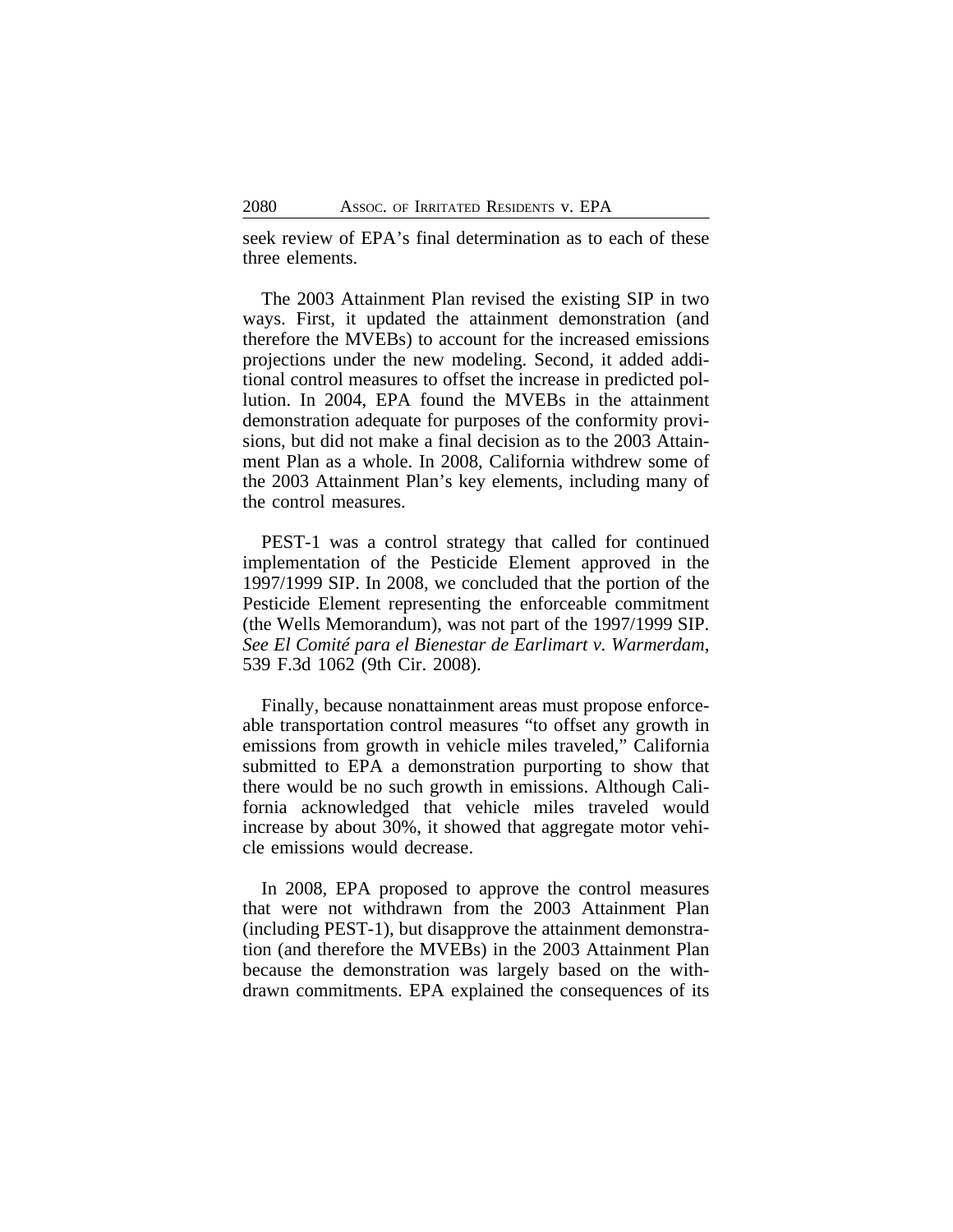proposed partial disapproval by saying: "No sanctions clocks or FIP requirement would be triggered by our disapprovals, if finalized, because the approved [1997/1999] SIP already contains the plan elements that we are proposing to disapprove." 73 Fed. Reg. 63,408, 63,419 (Oct. 24, 2008) (to be codified at 40 C.F.R. pt. 52). EPA also proposed to approve California's assertion that no transportation control measures were required based on California's demonstration that there would be no growth in aggregate vehicle emissions.

In 2009, after considering public comments from petitioners on the proposed rule, EPA finalized action on the 2003 SIP Revision as proposed. This timely petition for review followed.

Petitioners raise three issues in their petition for review. First, they contend EPA's failure to order California to submit a revised attainment plan for the South Coast after it disapproved the 2003 Attainment Plan was arbitrary and capricious. Second, petitioners contend EPA's approval of PEST-1 violates the Clean Air Act because PEST-1 lacks enforceable commitments. Third, petitioners contend EPA violated the Act by failing to require transportation control measures to combat the increase in vehicle miles traveled. We grant the petition as to all three claims.

II

**[1]** EPA's failure to evaluate the adequacy of the existing SIP was arbitrary and capricious. The Act requires each nonattainment area to submit a SIP that includes an attainment demonstration for the 1-hour ozone standard. 42 U.S.C. § 7511a(c)(2)(A). Although EPA approved such an attainment demonstration for the South Coast in the 1997/1999 SIP, California submitted a revised attainment demonstration in the 2003 Attainment Plan, which made clear that the attainment demonstration in the 1997/1999 SIP was not accurate. When EPA partially disapproved the 2003 Plan's attainment demon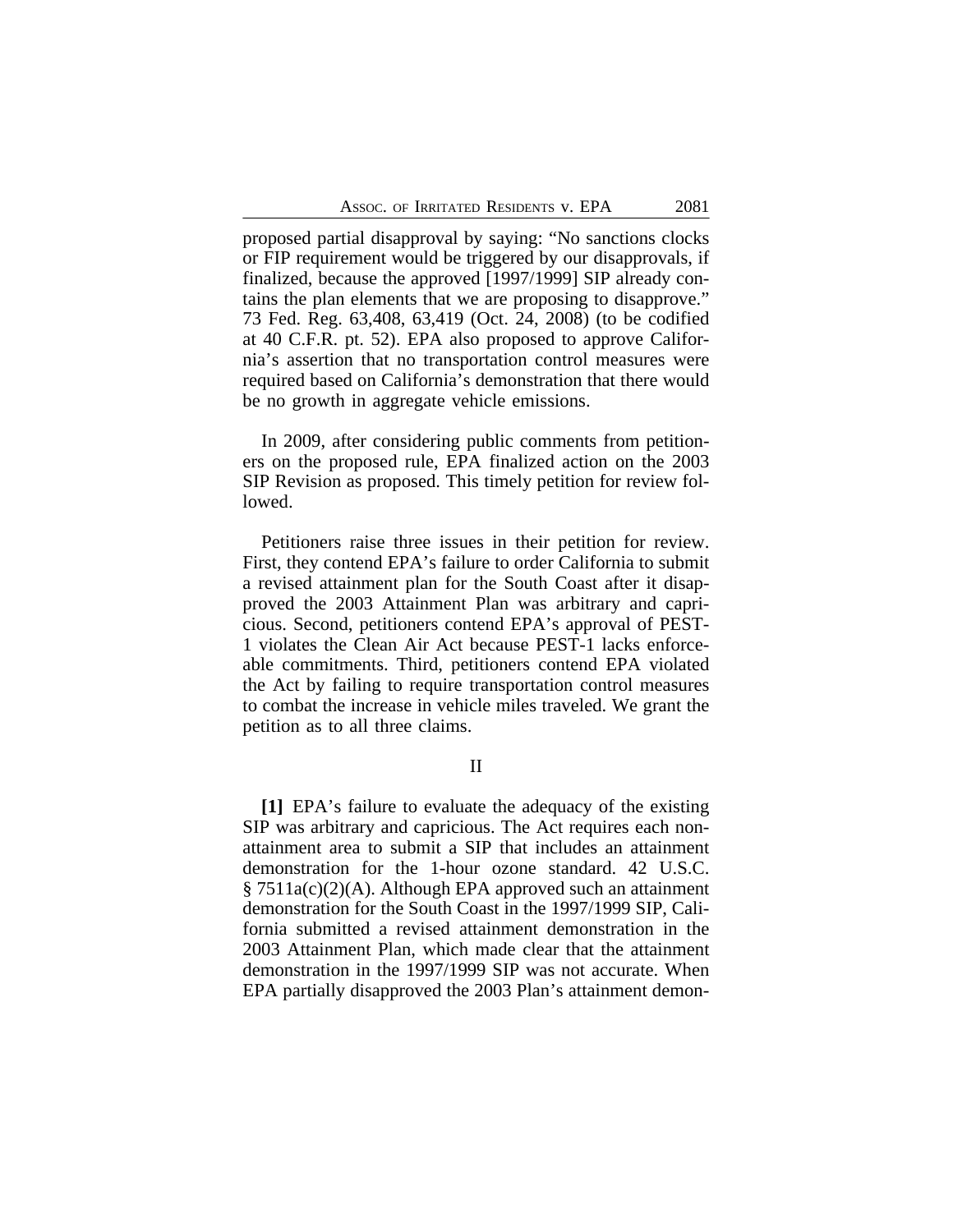stration (because California subsequently revoked many of the control strategies on which the attainment demonstration was based), EPA concluded that no further action was required. *See* 74 Fed. Reg. 10,176, 10,177 (Mar. 10, 2009) (to be codified at 40 C.F.R. pt. 52) ("[N]o sanctions clocks or Federal Implementation plan (FIP) requirement [s are] triggered by our disapprovals because the plan revisions that are the subject of the proposed disapprovals represent revisions to previously-approved SIP elements that EPA determined met the CAA requirements, and thus, the revisions are not required under the Act.").

**[2]** EPA is mistaken that its duties under the Act end upon approval. Instead, EPA had an affirmative duty to evaluate the existing SIP and determine whether a new attainment demonstration was necessary to ensure California satisfies the Act's attainment requirements. Its failure to evaluate the adequacy of the existing SIP in any way was arbitrary and capricious.

**[3]** Through the 2003 SIP Revision, EPA knew, or should have known, of the inadequacy of the 1997/1999 SIP. As California specifically stated, "this revision points to the urgent need for additional emission reductions (beyond those incorporated in the 1997/99 Plan) to offset increased emission estimates from mobile sources and meet all federal criteria pollutant standards within the time frames allowed under the federal Clean Air Act." EPA's public comments also indicate that it understood that the new modeling undermined the existing SIP. *See, e.g.*, 73 Fed. Reg. 63,408, 63,415 (Oct. 24, 2008) (to be codified at 40 C.F.R. pt. 52) ("[I]n view of the magnitude of the reductions now understood to be needed for attainment of the 1-hour ozone NAAQS in the South Coast, [California] has adopted [additional control measures]."); *id.* at 63,416 ("[California] revised the 1-hour ozone attainment demonstration in the 2003 South Coast AQMP in light of updated emissions inventories that show higher mobile source emissions than prior projections and updated modeling that indicates a lower carrying capacity in the air basin."). How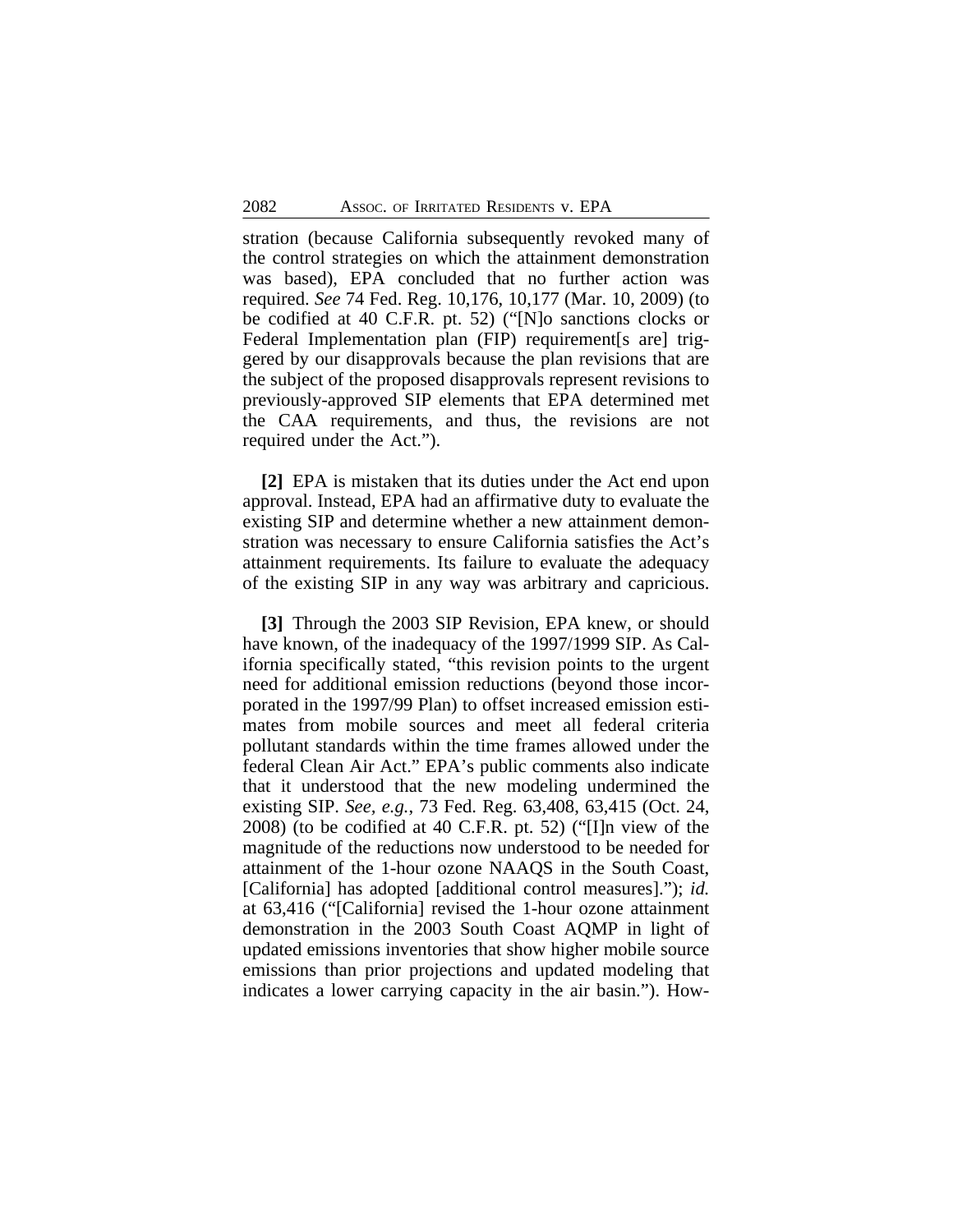ever, even if EPA did not actually know the extent to which the new modeling undermined the existing SIP, it has a duty to evaluate the adequacy of the existing SIP as a whole when approving SIP revisions. *See Hall v. EPA*, 273 F.3d 1146, 1159 (9th Cir. 2001) ("The EPA must be able to determine that, with the revisions in place, the whole 'plan as . . . revised' can meet the Act's attainment requirements." (quoting *Train v. Natural Res. Def. Council*, 421 U.S. 60, 90 (1975)). In partially approving the 2003 Plan, EPA should have analyzed the adequacy of the whole 1997/1999 SIP.

**[4]** The closer question is whether, given the knowledge that a previously approved SIP likely no longer meets the Act's attainment requirements, EPA has an affirmative obligation to request a new attainment demonstration. Two sections of the Act may give rise to such an affirmative duty. The first is the requirement that EPA issue a FIP when it disapproves any plan or plan revision. 42 U.S.C. § 7410(c)(1); *see also id.* § 7509 (mandating sanctions upon disapproving a required State submission). The second is the requirement that EPA issue a SIP call upon a finding that the existing SIP is substantially inadequate. *Id*. § 7410(k)(5).

EPA argues that the FIP and sanction clocks are triggered only where the plan revision is "required" under the Act. The first step in statutory construction cases is to begin with the language of the statute. *Barnhart v. Sigmon Coal Co., Inc.*, 534 U.S. 438, 450 (2002). The plain text refutes EPA's argument. Section  $7410(c)(1)$  states:

The Administrator shall promulgate a Federal implementation plan at any time within 2 years after the Administrator—

(A) finds that a State has failed to make a required submission or finds that the plan or plan revision submitted by the State does not satisfy the minimum criteria established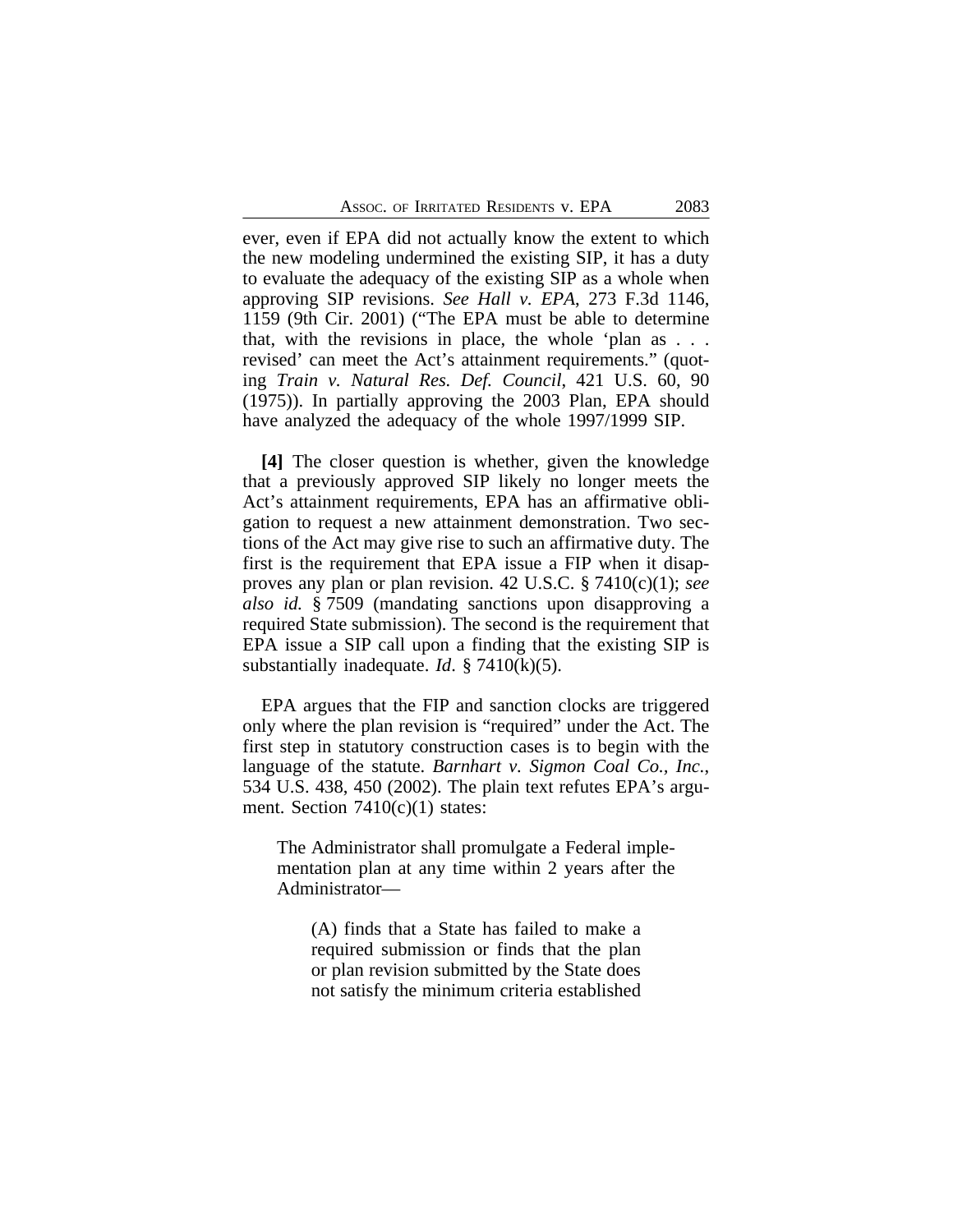under subsection  $(k)(1)(A)$  of this section, or

(B) disapproves a State implementation plan submission in whole or in part,

unless the State corrects the deficiency, and the Administrator approves the plan or plan revision, before the Administrator promulgates such Federal implementation plan.

42 U.S.C.  $\S 7410(c)(1)$ . Although subsection (A) applies to "required" submissions, subsection (B), which applies to disapprovals of SIPs and SIP revisions, does not have such a limit. "Nor should we infer as much, as it is a general principle of statutory construct that when 'Congress includes particular language in one section of a statute but omits it in another section of the same Act, it is generally presumed that Congress acts intentionally and purposely in the disparate inclusion or exclusion.' " *Barnhart*, 534 U.S. at 452 (quoting *Russello v. United States*, 464 U.S. 16, 23 (1983)).

**[5]** EPA contends that reading subsection (B) as requiring EPA to issue a FIP whenever it disapproves a discretionary revision would "yield absurd results, because it would require the agency to promulgate a FIP where the State's fully approved SIP remains in effect." EPA provides as an example a state proposing a revision to make an existing SIP less stringent, arguing that requiring a FIP when EPA disapproves such a relaxing of the SIP would be irrational. EPA's point is well taken in a situation where the existing SIP remains adequate to attain the NAAQS. The facts in this case, however, are much different because EPA knew, or should have known, that the "fully approved SIP" was no longer adequate. While it may seem counterintuitive to require EPA to promulgate a FIP when it disapproves a revision seeking to undercut an effective existing SIP, it is entirely logical to require EPA to promulgate a FIP when it disapproves a revision seeking to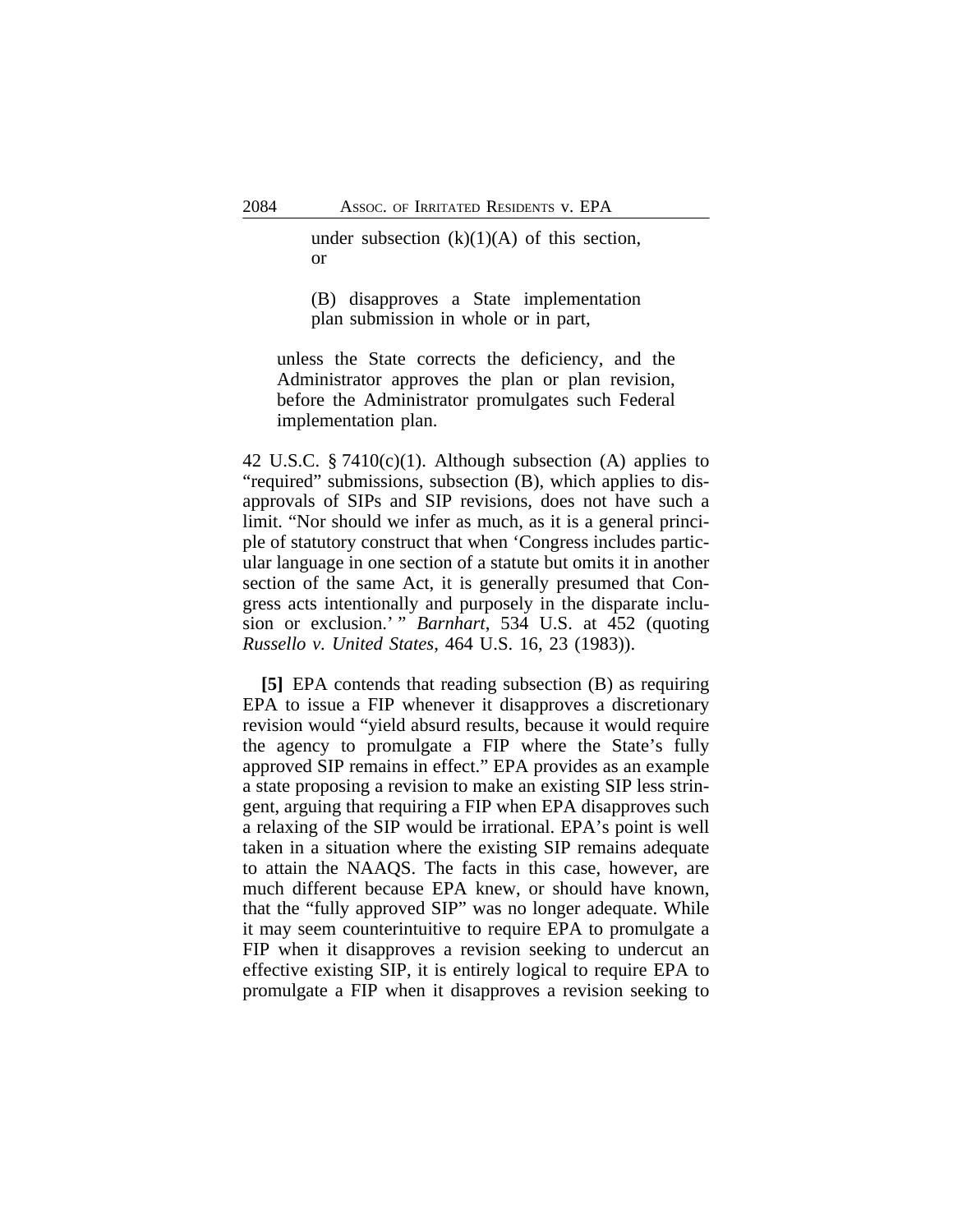update what it recognizes are serious deficiencies in an existing SIP.

**[6]** Furthermore, although the plain language requires a FIP every time EPA disapproves a plan revision, the FIP can be avoided if an existing plan is in place that meets the Act's requirements because  $\S 7410(c)(1)$  has a grace period in which states can bring their plans into compliance before the FIP is enacted. *See* 42 U.S.C. § 7410(c)(1) (mandating a FIP "unless the State corrects the deficiency"); *see also id.* § 7509(a) (mandating sanctions "unless such deficiency has been corrected within 18 months after the finding, disapproval, or determination"). EPA must simply evaluate the existing SIP (as already required under *Hall*, 273 F.3d at 1159), and if it meets the Act's requirements, EPA can find that the state has "corrected the deficiency," 42 U.S.C.  $§ 7410(c)(1).$ 

This analysis aligns with Congress's intent in writing the statutory language to mandate promulgation of a FIP upon any disapproval. In 1988, when Congress was debating the amendments to the Clean Air Act, EPA sought an amendment that would have left promulgation of FIPs solely to EPA's discretion. *See Coal. for Clean Air v. S. Cal. Edison Co.*, 971 F.2d 219, 223 (9th Cir. 1992) (citing S. 1630, 101st Cong., § 105 (1989)). Although the Senate passed such an amendment, a House Committee deleted the language, and the "House language retaining EPA's mandatory obligation to promulgate a FIP whenever it disapproves a SIP was ultimately enacted by Congress and signed into law." *Id.* (citing Clean Air Act Amendments of 1990, Pub. L. No. 101-549, 104 Stat. 2399).

Even if, as EPA argues, the FIP requirement is triggered only when the revision was "required" under the Act—and not upon every EPA disapproval of a plan revision as we determined above—the partial disapproval of the 2003 SIP Revision here still triggers the FIP requirement because large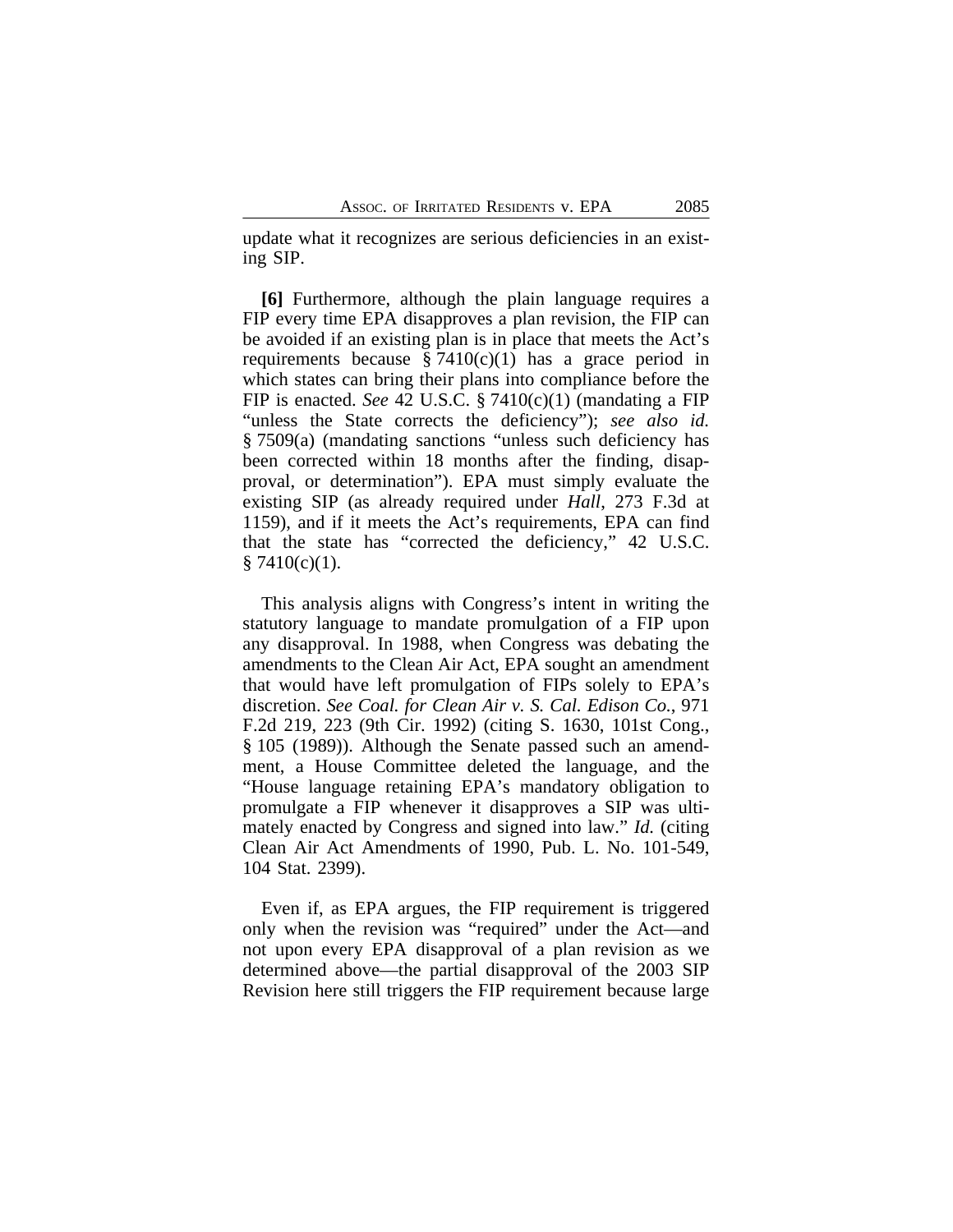portions of the 2003 Attainment Plan were not discretionary. For example, the Act explicitly requires states with nonattainment areas to update their SIPs every three years with a revised inventory of actual emissions from all sources of relevant pollutants. *See* 42 U.S.C. §§ 7502(c)(3); 7511a(1)(3)(A). Additionally, the Act requires transportation projects to conform to the existing SIP and states that, "[t]he determination of conformity shall be based on the most recent estimates of emissions, and such estimates shall be determined from the most recent population, employment, travel and congestion estimates . . . ." *Id*. § 7506(c)(1)(B). The conformity provisions thereby require a state to submit a SIP revision to ensure the MVEBs in the SIP are current, otherwise the state will not be able to receive federal funding. Indeed, the 2003 SIP Revision explicitly referenced these two reasons in explaining why it submitted the changes:

The California Clean Air Act requires a nonattainment area to update its AQMP triennially to incorporate the most recent available technical information.[**<sup>2</sup>** ] In addition, U.S. EPA requires that transportation conformity budgets be established based on the most recent planning assumptions (i.e., within the last 5 years). Both the 1997 SIP and the 1999 amendments were based on demographic forecasts of the mid-1990's using 1993 as the base year. Since then, updated demographic data has become available, new air quality episodes have been identified, and the science for estimating motor vehicle emissions and air quality modeling techniques for ozone and PM10 have improved. Therefore, a plan update is necessary to ensure continued progress toward attainment and to avoid a transportation conformity lapse and associated federal funding losses.

**<sup>2</sup>**Although the 2003 SIP Revision references the triennial requirement in the California Clean Air Act, the Federal Clean Air Act also mandates such a triennial inventory. *See* 42 U.S.C. §§ 7502(c)(3); 7511a(1)(3)(A).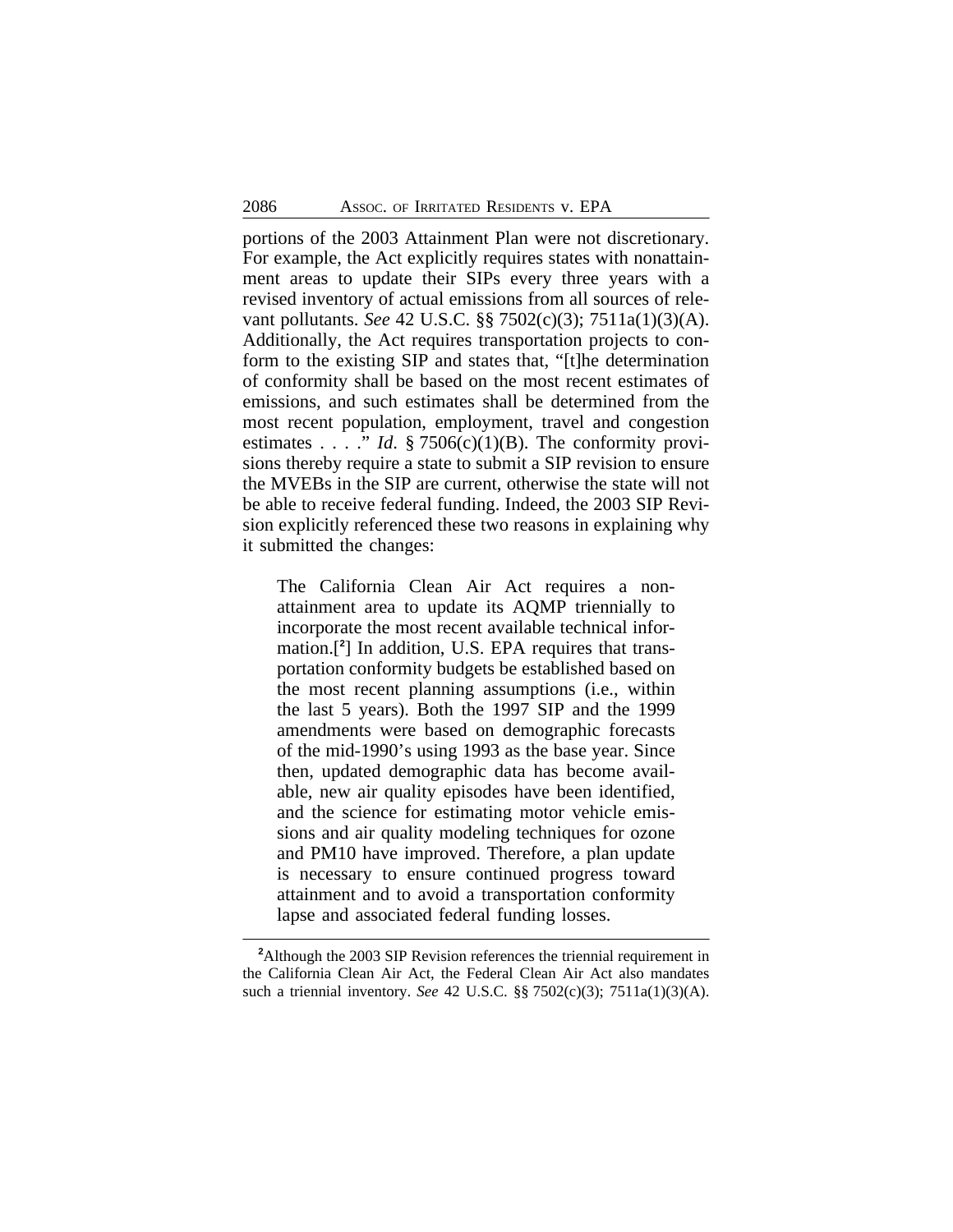**[7]** In summary, EPA's duty to issue a FIP (or sanctions) represents one statutory source of EPA's duty to take further action upon partial disapproval of California's 2003 Attainment Plan.

**[8]** Alternatively, EPA's obligation to take further action can be derived from the statutory requirement that the Administrator issue a SIP call upon a finding that the existing SIP is substantially inadequate. 42 U.S.C.  $\S 7410(k)(5)$ ("Whenever the Administrator finds that the applicable implementation plan for any area is substantially inadequate to attain or maintain the relevant national ambient air quality standard . . . or to otherwise comply with any requirement of this chapter, the Administrator shall require the State to revise the plan as necessary to correct such inadequacies."). EPA argues that the decision about when and whether to review an existing SIP for substantial inadequacy is entirely within the Administrator's discretion. In support of this argument, EPA cites the text of the statute and two out-of-jurisdiction cases. The text of  $\S 7410(k)(5)$ , however, only says that the Administrator must make the finding, not that the finding must be a product of Administrator-initiated review procedures. The two cited cases also provide little support for EPA because they only show that the Administrator must have some discretion in deciding whether to find a SIP substantially inadequate. *See Sierra Club v. Johnson*, 541 F.3d 1257, 1265-66 (11th Cir. 2008); *Citizens Against Ruining the Env't v. EPA*, 535 F.3d 670, 677-78 (7th Cir. 2008). We do not dispute this point. However, the question is not whether EPA has discretion in determining substantial inadequacies exist, but whether EPA has unlimited discretion to ignore evidence indicating an existing SIP might be substantially inadequate and choose to do nothing. We believe EPA's failure to act in light of the strong evidence provided in the 2003 SIP Revision demonstrating the substantial inadequacies of the 1997/1999 Plan is arbitrary and capricious. *See Motor Vehicle Mfrs. Ass'n of U.S. v. State Farm Mut. Auto*, 463 U.S. 29, 43 (1983) ("Normally, an agency rule would be arbitrary and capricious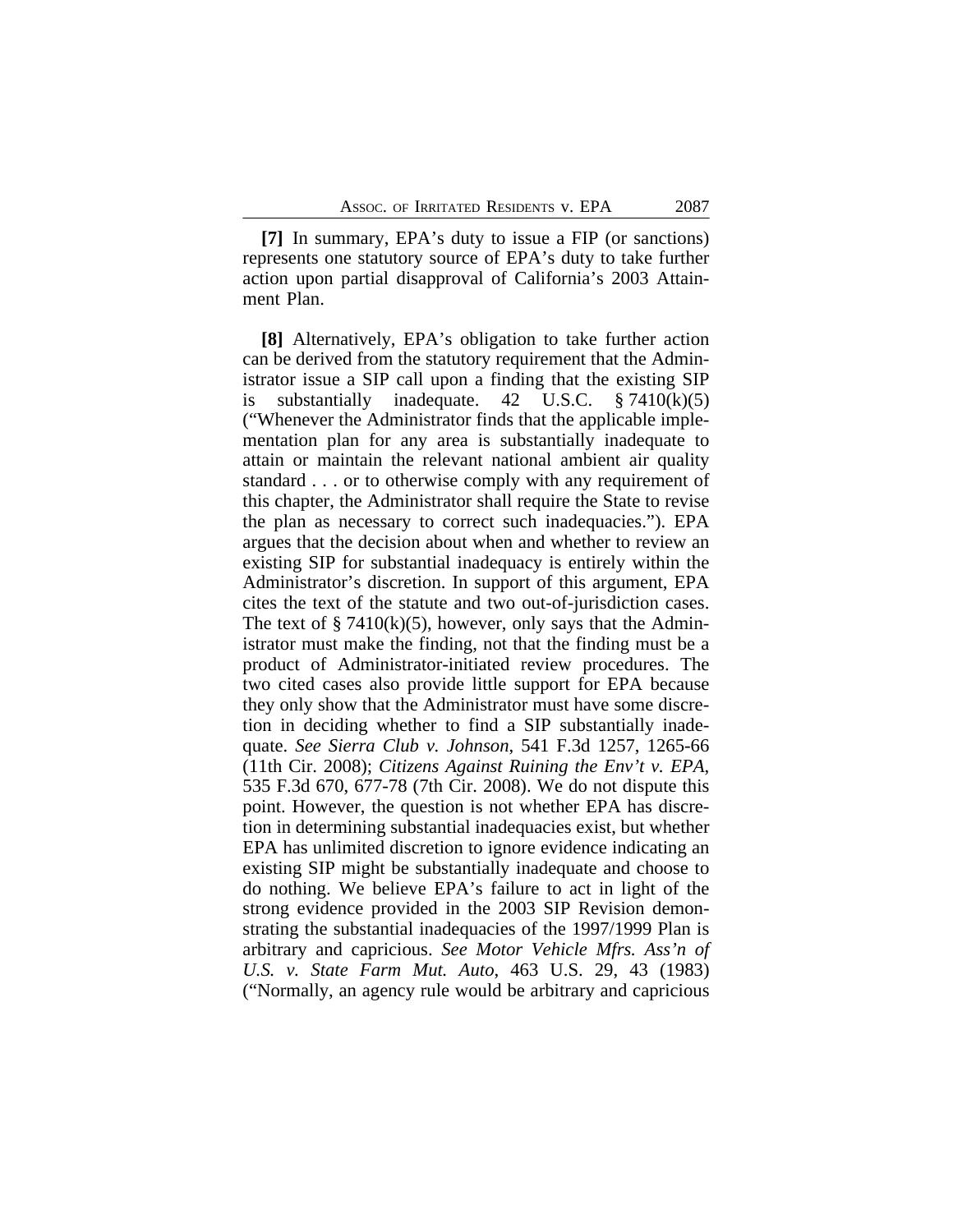if the agency . . . entirely failed to consider an important aspect of the problem . . . ."); *see also 1000 Friends of Maryland v. Browner*, 265 F.3d 216, 235 (4th Cir. 2001) (leaving open the possibility that "there may be cases where previously performed modeling is inadequate to demonstrate attainment such that EPA's failure to require new modeling in those cases might be found to be arbitrary or capricious"). EPA's decision to do nothing is especially troublesome in light of the Act's overall purpose of ensuring states come into compliance with clean air standards. *See* 42 U.S.C. § 7470.

**[9]** EPA also notes that a demonstration that the 1997/1999 SIP is outdated or ineffective is not equivalent to finding that the SIP as a whole is substantially inadequate because a SIP is a complex, multi-faceted set of obligations. Again, the determination about whether the SIP is substantially inadequate is within the Administrator's discretion. We merely determine that the Act requires EPA to evaluate the existing SIP and actually make the determination as to whether a new attainment demonstration is required.

**[10]** Because EPA's failure to evaluate the adequacy of the existing SIP was arbitrary and capricious in light of the 2003 SIP Revisions alerting EPA to the new modeling, we grant the petition for review. Specifically, EPA has an affirmative duty to ensure that California demonstrate attainment with the NAAQS, *see* 42 U.S.C. §§ 7410(a)(2)(A), 7502(c)(6), either by promulgating a FIP, issuing sanctions, or evaluating the necessity of a SIP call.

# III

EPA's action in approving the pesticide element of the SIP was arbitrary and capricious. EPA approved PEST-1—the portion of the 2003 SIP Revision re-committing to implementing the Pesticide Elements from the 1997/1999 Plan—in its 2009 final action. Petitioners claim our decision in *Warmerdam*, 539 F.3d at 1072, in which we stated the Wells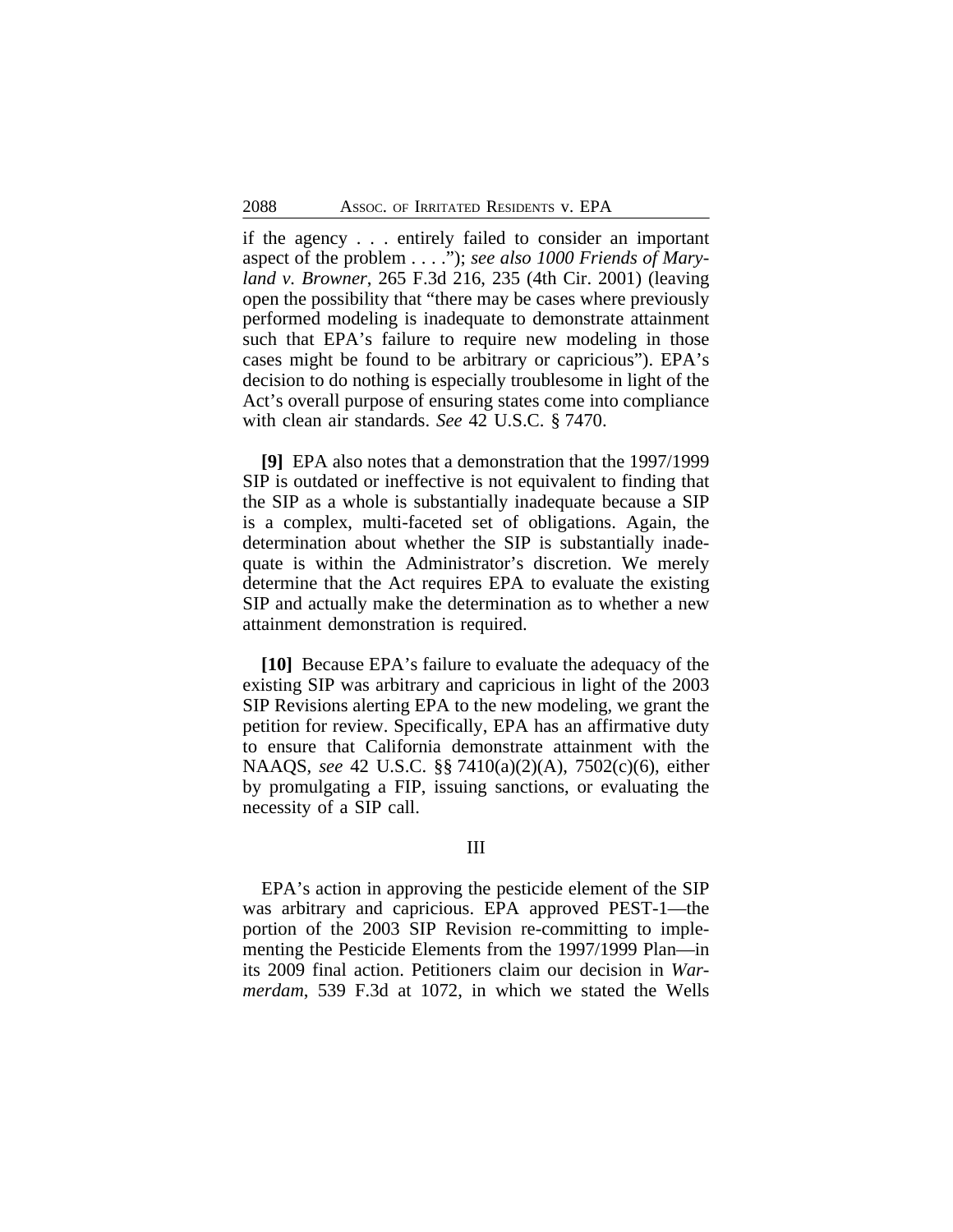Memorandum was not part of the existing SIP, rendered the Pesticide Element's commitments discretionary, thereby violating the Act. *See* 42 U.S.C. § 7410(a)(2)(A) ("Each implementation plan . . . shall include enforceable emission limitations and other control measures, means, or techniques . . . as well as schedules and timetables for compliance.");  $§ 7502(c)(6)$  (same).

EPA does not address the merits of this contention. It only argues that petitioners lack standing to challenge the Pesticide Element. Specifically, EPA argues that petitioners' injuries were not caused by EPA's 2009 rulemaking and cannot be redressed by the relief they seek. We disagree.

**[11]** Petitioners bear the burden of demonstrating a causal connection between their injuries and EPA's conduct. *See Lujan v. Defenders of Wildlife*, 504 U.S. 555, 560 (1992). EPA argues that because its 2009 action approving PEST-1 merely maintained the status quo with respect to the Pesticide Element, either approval or disapproval would have resulted in the same regulatory outcome: continuation of the existing Pesticide Element as approved by EPA in 1997. EPA's argument assumes incorrectly that approving PEST-1 does not require an evaluation of the existing Pesticide Element as part of the SIP as a whole. As we determined above, when EPA approves a plan revision, it must ensure that the whole plan, as revised, satisfies the Act's requirements. *Hall*, 273 F.3d at 1159. This responsibility is even more important where, as here, the revision simply reiterates the commitments of the prior plan.

EPA also claims it had a "false choice" because its approval of PEST-1 did not make the Pesticide Element any more or less enforceable. This contention is not entirely true. Although EPA approved an identical plan in the 1997/1999 SIP, it wasn't until our 2008 *Warmerdam* decision that EPA approved the plan with the knowledge that the plan may not include enforceable commitments. As first submitted in 1994,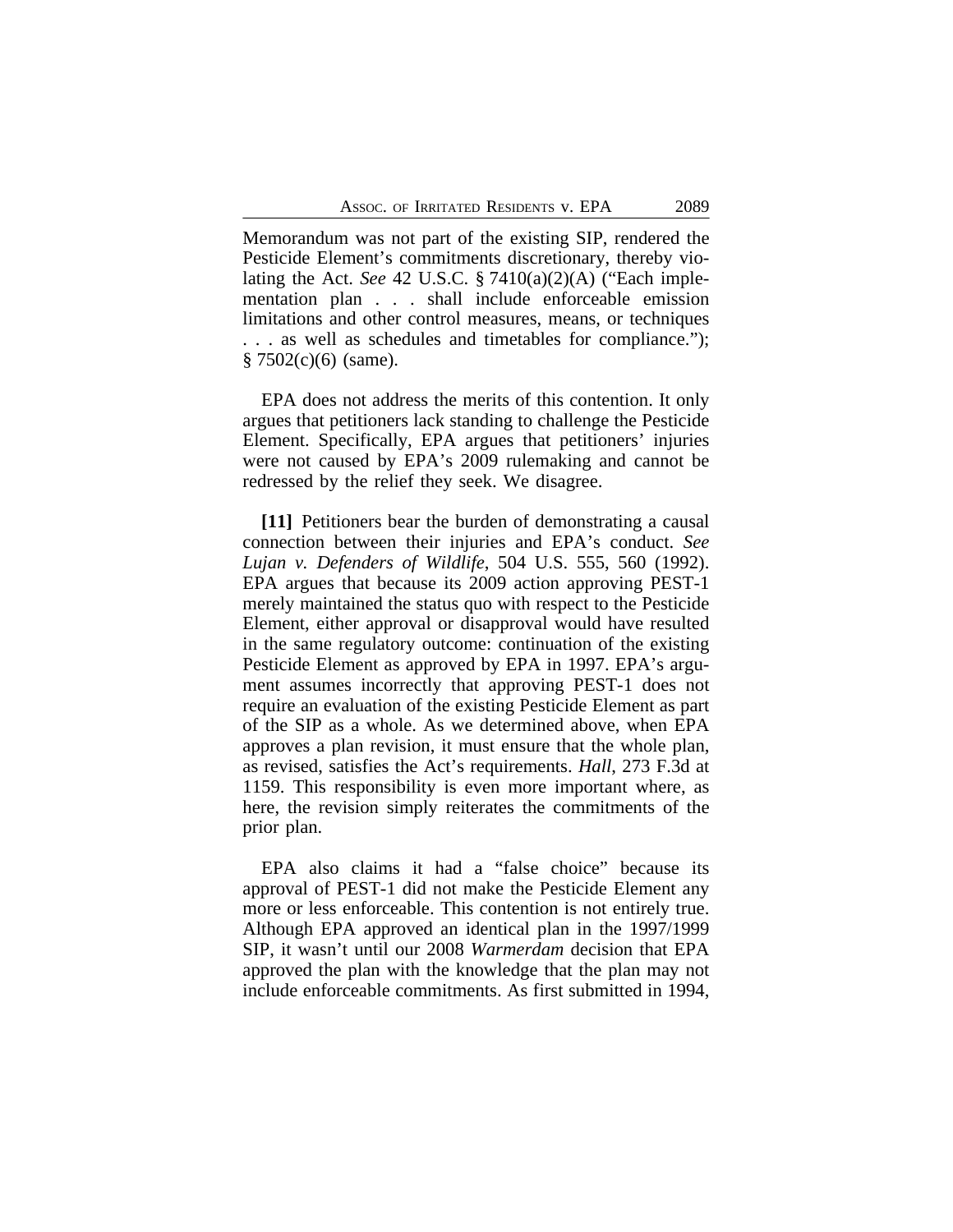EPA worried the Pesticide Element did not meet the requirements of the Act, primarily because it failed to include specific dates for adoption and implementation of the regulations necessary to achieve the required reductions. *See Warmerdam*, 539 F.3d at 1067. EPA did not propose approval of the Pesticide Element until California submitted the Wells Memorandum, which committed to adopting any necessary regulations by specific years and in specific areas. *Id.* In proposing approval of the Pesticide Element, EPA responded to questions about the Pesticide Element's enforceability by citing to the Wells Memorandum, thereby indicating its belief that the Wells Memorandum provided the required enforceable commitments. *See, e.g.*, 62 Fed. Reg. 1150, 1169-70 (Jan. 8, 1997) (to be codified at 40 C.F.R. pt. 52). After *Warmerdam*, EPA affirmatively knew that the Wells Memorandum was not part of the 1997/1999 SIP, and therefore its approval of PEST-1 (and by incorporation the existing Pesticide Element) in light of this knowledge represents the causal link giving rise to petitioners' injuries.

**[12]** EPA further argues petitioners cannot demonstrate redressability because if it disapproves PEST-1 on remand, the existing Pesticide Element as approved in 1997 would remain in effect. As we determined above, however, any disapproval of a SIP revision triggers the FIP and sanction clocks unless EPA determines the existing Pesticide Element has sufficiently enforceable commitments to meet the Act's requirements. *See* 42 U.S.C. §§ 7410(c)(1); 7509. Therefore, a remand is required to allow EPA to make that determination.

### IV

**[13]** EPA's failure to require transportation control measures was arbitrary and capricious. Petitioners contend EPA violated the Act when it partially approved the 2003 SIP Revision without requiring California to submit transportation control measures to offset the emissions resulting from an increase in vehicle miles traveled. EPA argues that because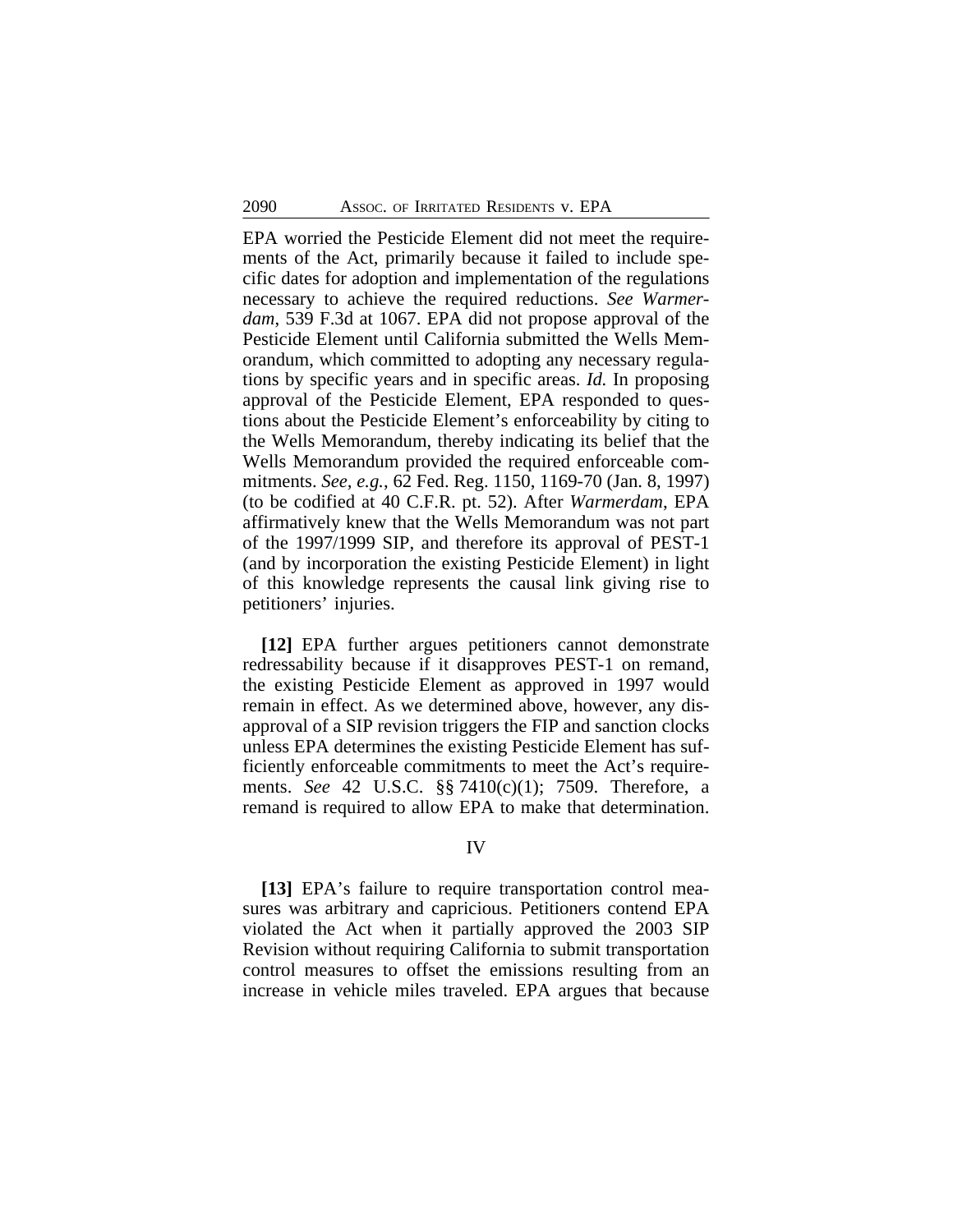aggregate motor vehicle emissions will decrease each year, California did not need to adopt control measures. The disagreement centers on one sentence in the Act requiring transportation control measures "to offset any growth in emissions from growth in vehicle miles traveled." 42 U.S.C.  $\S 7511a(d)(1)(A)$ . The relevant sentence states in full:

Within 2 years after November 15, 1990, the State shall submit a revision that identifies and adopts specific enforceable transportation control strategies and transportation control measures ["TCMs"] to offset any growth in emissions from growth in vehicle miles traveled or numbers of vehicle trips in such area ["VMT"] and to attain reduction in motor vehicle emissions as necessary, in combination with other emission reduction requirements of this subpart, to comply with the requirements of subsection  $(b)(2)(B)$  and  $(c)(2)(B)$  of this section (pertaining to periodic emissions reduction requirements).

*Id.* § 7511a(d)(1)(A). Petitioners argue that in determining whether to impose TCMs, EPA should identify the level of emissions emanating solely from VMT in a prior year, and use that as the baseline from which to measure the change in emissions. EPA's current approach, in contrast, is to use the aggregate emissions from a prior year as the baseline against which to measure the change in emissions. Aggregate motor vehicle emissions reflects the combination of numerous variables unrelated to VMTs such as vehicle turnover, tailpipe control standards, and use of alternative fuels. Because the parties agree that VMTs will increase by around 30%, but that aggregate motor vehicle emissions will decrease, the question for the court is whether "any growth in emissions" can mean any growth in aggregate motor vehicle emissions, or is unambiguous in meaning any increase in the level of emissions solely from VMTs.

To interpret § 7511a(d)(1)(A), we utilize *Chevron*'s "familiar two-step procedure." *Nat'l Cable & Telecomm. Ass'n v.*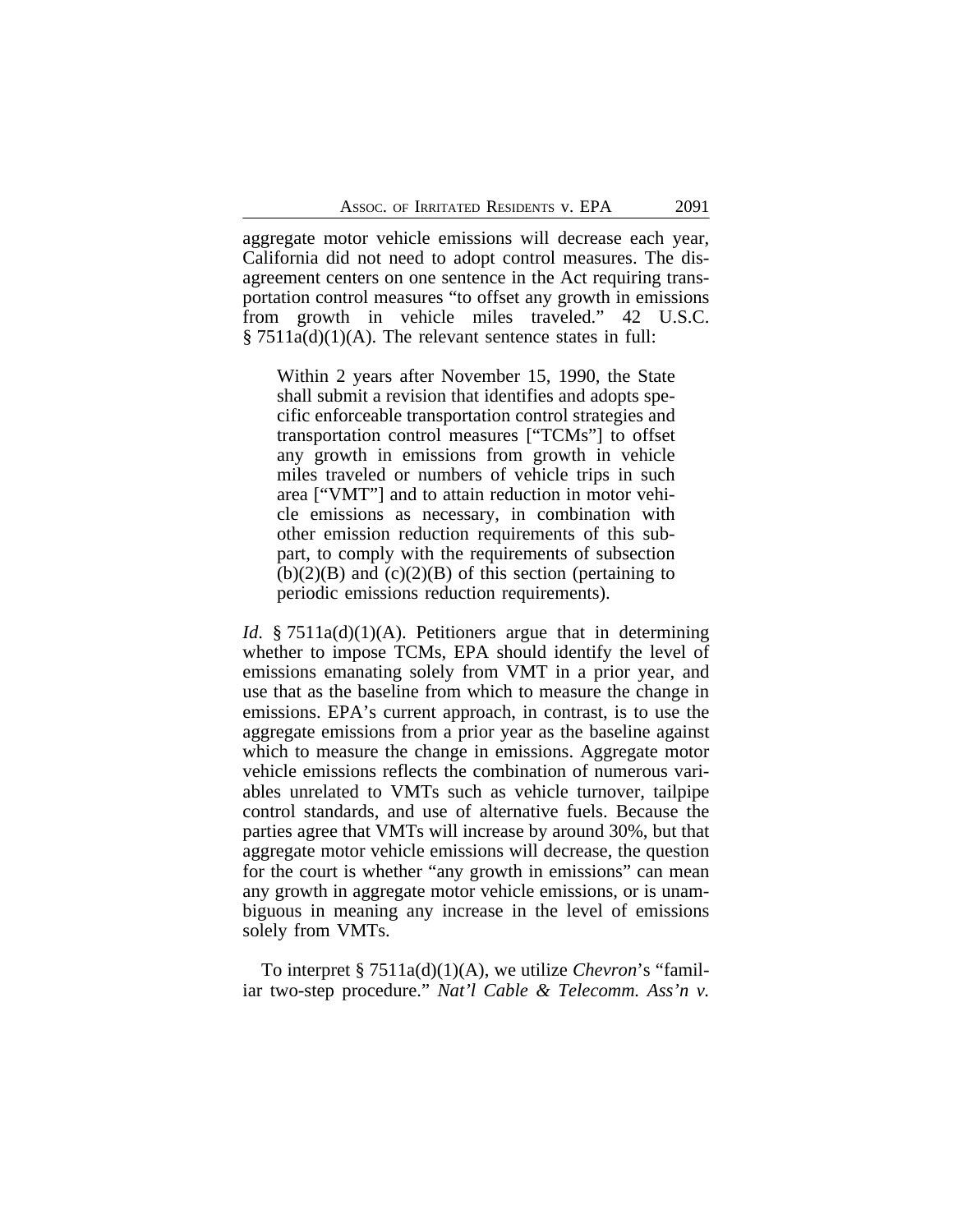*Brand X Internet Servs.,* 545 U.S. 967, 986 (2005); *Chevron, U.S.A., Inc. v. Natural Res. Def. Council*, 467 U.S. 837 (1984). To determine whether the phrase "to offset any growth in emissions from growth in [VMT]" is ambiguous, we must determine "whether Congress has directly spoken to the precise question at issue." *Chevron*, 467 U.S. at 842. "If the intent of Congress is clear, that is the end of the matter; for the court, as well as the agency, must give effect to the unambiguously expressed meaning of Congress." *Id.* at 842- 43. At Chevron step one, if, employing the "traditional tools of statutory construction," we determine that Congress has directly and unambiguously spoken to the precise question at issue, then the "unambiguously expressed intent of Congress" controls. *Id.* at 843. In determining congressional intent, we not only examine the precise statutory section in question but also analyze the provision in the context of the governing statute as a whole, presuming a congressional intent to create a "symmetrical and coherent regulatory scheme." *FDA v. Brown & Williamson Tobacco Corp.*, 529 U.S. 120, 131-33 (2000). We also examine legislative history. *See N. Cal. River Watch v. Wilcox*, 620 F.3d 1075, 1083 (9th Cir. 2010).

**[14]** We begin with the plain words of the statute. The use of the word "growth" in reference to both "emissions" and "vehicle miles traveled" suggests two baselines: one pegged to changes in emissions and the other pegged to changes in VMT. EPA argues that petitioners' interpretation reads the phrase "growth in emissions" out of the statute because the Act would then only require a simplistic analysis of whether VMT is increasing. Although EPA is correct in stating that any increase in VMT is very likely to result in an increase in aggregate emissions, we cannot ignore the possibility that with advances in clean car technology, one day VMT could increase without a corresponding increase in emissions. If that happens, under the statute, EPA would not need to impose TCMs even though VMT increased. Therefore, although some increase in emissions is required (such that there are two baselines), it doesn't change the ultimate question of whether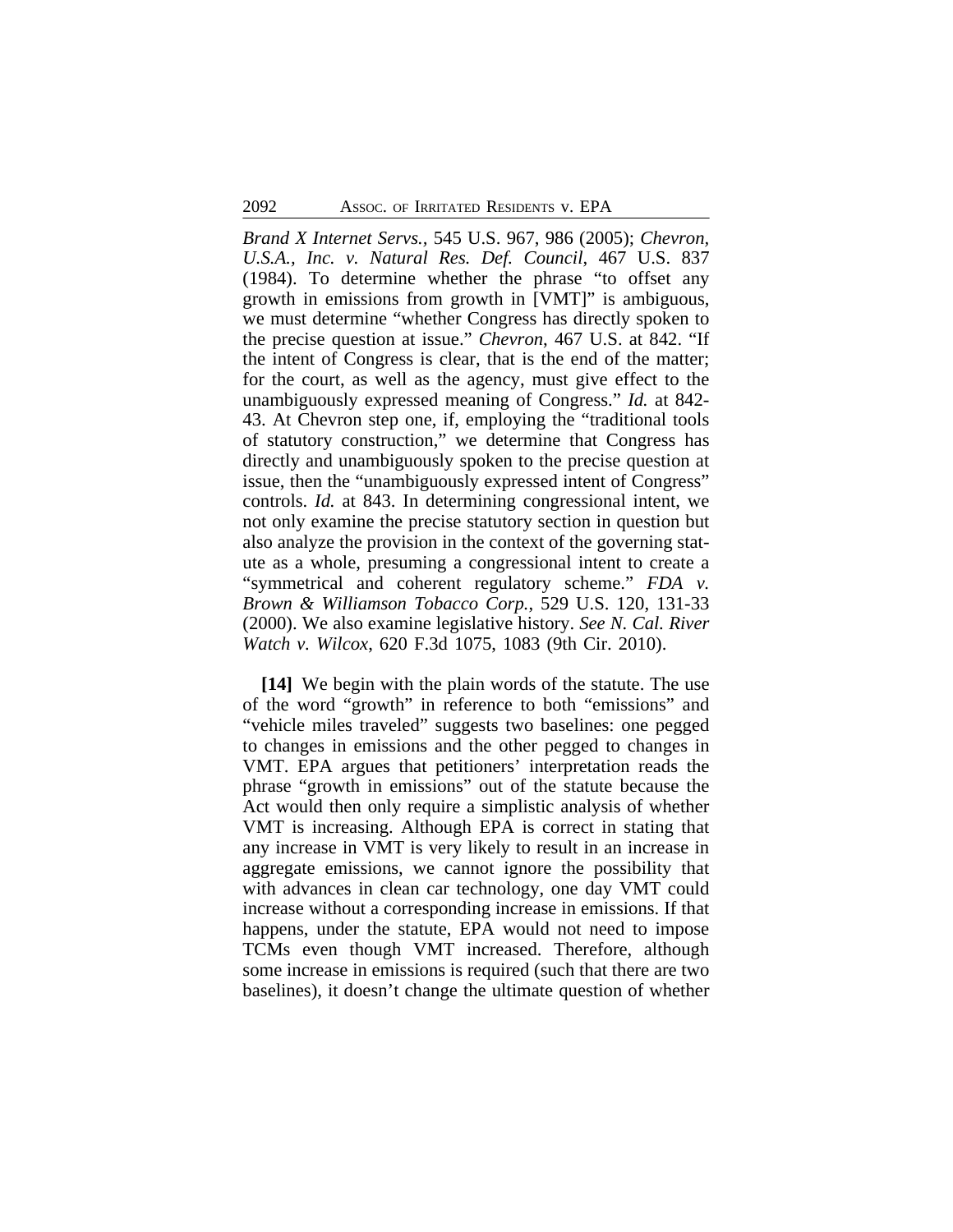the baseline for the increase in emissions can be viewed in terms of aggregate vehicle emissions (as EPA contends), or if the baseline must be viewed as any increase in emissions due solely to VMT.

**[15]** EPA's interpretation only gives effect to the second clause of the relevant sentence, and not to the first. According to the statute, states shall implement TCMs not only "to offset any growth in emissions from growth in [VMT]" but also "to attain reduction in motor vehicle emissions as necessary . . . to comply with the . . . periodic emissions reduction requirements[ $]$ ." 42 U.S.C. § 7511a(d)(1)(A). While the second clause contemplates using TCMs to reduce aggregate emissions, the first clause contemplates using TCMs to reduce VMT. *See United States v. Wenner*, 351 F.3d 969, 975 (9th Cir. 2003) (utilizing principles of statutory construction to determine that general, catchall provisions should not trump more specific provisions). Looking at both clauses not only demonstrates that EPA's interpretation—equating "growth in emissions" with "growth in aggregate emissions"—is redundant, it shows that Congress used the phrase "motor vehicle emissions" when referring to aggregate emissions, but simply "emissions from growth in [VMT]" when referring to only those emissions from VMT.

This interpretation is bolstered by the legislative history of the provision, which clearly refutes EPA's interpretation. The House Committee Report, for example, specifically states how "growth in emissions" should be measured, explaining: "The baseline for determining whether there has been growth in emissions due to increased VMT is the level of vehicle emissions that would occur if VMT held constant in the area." H.R. REP. NO. 101-490, pt. 1, at 242 (1990). This Report is very persuasive because, "the authoritative source for finding the Legislature's intent lies in the Committee Reports on the bill, which 'represen[t] the considered and collective understanding of those Congressmen involved in drafting and studying proposed legislation.' " *Garcia v. United States*, 469